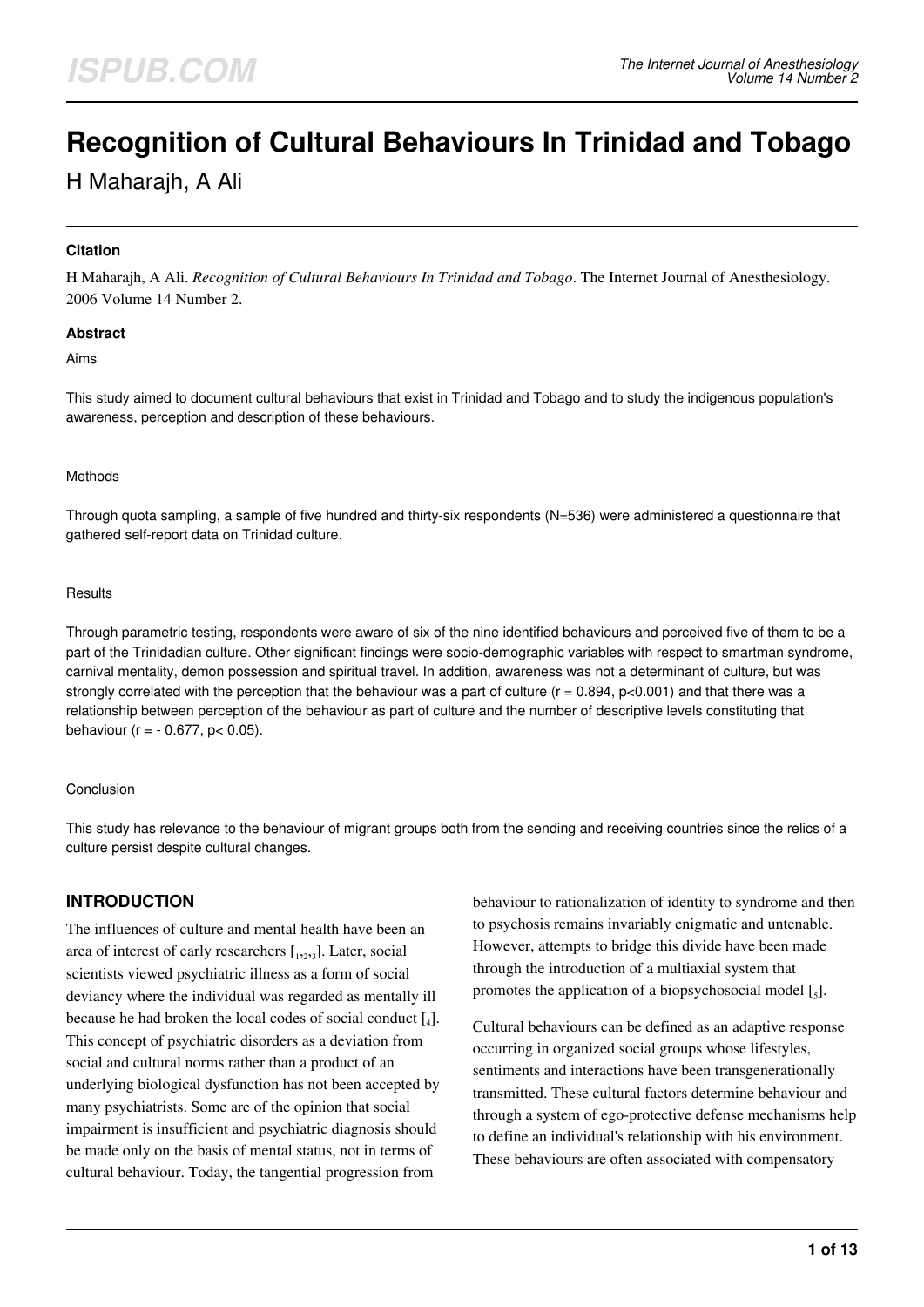processes of rationalization and are sometimes conceptualized in the context of native humour.

Cultural behaviours are different from culture-bound syndromes. The latter has been defined as recurrent localityspecific pattern of aberrant behaviour and troubling experiences that may or may not be linked to a particular DSM-IV-TR diagnostic category. Many of these patterns are indigenously considered to be illnesses or at least afflictions and most have local names  $\left[\begin{smallmatrix} 5 \end{smallmatrix}\right]$ . Culture bound syndromes are thus culturally determined abnormal behaviour patterns that are specific to a particular culture or geographical region. The behaviours express core cultural themes, and have a wide range of symbolic meanings – social, moral and psychological [6].

Genuine culturebound syndromes are not exclusively linked to a particular culture but rather related to a prominent cultural emphasis or to a specific social stress situation  $[\,7, 8]$ . Syndromes have been described with a cultural emphasis on a number of themes. Some are related to fertility and procreation such as koro in Malay-Indonesian language, Jiryan in India, Dhat syndrome [9,10,11,12,13] and suo-yang in Madarin-Chinese [<sub>9,10,11,13</sub>]. Others focus on physical appearance such as taijin-kuofu among the Japanese  $[14,15,16]$ , learnt dissociation such as latah and amok in Malay-Indonesia language  $[17,18,19,20,21,22,23,24,25]$ , and acculturative stress such as brain fag symptoms in African students  $[26,27]$ .

Over the past two decades, Trinidad and Tobago resplendent in its cultural diversity has attracted a number of visiting researchers. Littlewood [28] has described Tabanca (lovesick behaviour) as an indigenous conceptualization of depression in rural Trinidad. This, he claims is an affliction of working class Afro-Caribbean males who aspire to white and middle class values and lifestyles. His views are considered to be a misinterpretation of this cultural phenomenon. Local psychiatrists  $\left[\begin{smallmatrix} 20 & 30 \end{smallmatrix}\right]$  have been critical of his findings stating that he did not take into account the cultural milieu that colours expression of the behaviour and that he was blinkered by his own unconscious cultural assumptions. Similarly, Eriksen  $\lceil_{31}\rceil$  has described liming in Trinidad as a dignified art of doing nothing, noting that one cannot be recognized as a real Trinidadian unless one masters the art of doing nothing. A British research team  $\left[\n\begin{array}{c}\n\varphi\n\end{array}\n\right]$ , in a sociopolitical motivated study has investigated the incidence of psychosis in Trinidad in response to reports of high incidences amongst the Afro-Caribbean population in Britain.

There is concern for the misinterpretation and misrepresentation of indigenous cultural phenomenon and the utilization of findings and conclusions by foreign researchers. Their interpretations of cultural behaviours as culture bound syndromes or progressing to chronic insanity  $\left[\right]_{28}$  can be quite misleading and border on assumptions of cultural hegemony.

The purpose of this study is two-fold :

- 1. To document cultural behaviours that exist in Trinidad and Tobago thereby minimizing interpretation and misrepresentation of these phenomena by those not exposed to the culture.
- 2. To study the indigenous population's awareness, perception and description of these behaviours.

### **METHOD**

In order to understand the cultural behaviours examined in this study, it is necessary to indicate how these behaviours were initially identified. Therefore as part of our methodology we undertook a pre-study survey to identify cultural behaviours within Trinidad and Tobago, before proceeding into the method for the current study.

### **IDENTIFYING CULTURAL BEHAVIOURS**

In a semi-structured interview designed to identify cultural behaviour patterns of Trinidad and Tobago (Appendix 1) a stratified random sample of 52 respondents were chosen. This sample was representative of the general population with respect to age, sex, ethnicity, social class, marital status and education  $\lceil_{33}\rceil$ .

Behaviour was defined as "the whole way of life of people" and involved both traditional practices handed down from generation to generation and descriptions of contemporary social behaviours. Interestingly, more than half, 30 respondents (58%) considered religious or spiritual beliefs and practices as not being part of culture. A total of nine (9) behaviours were identified: Obsessional Lateness, Smartman Syndrome, Liming, Middle Age Indian Woman Syndrome, Tabanca, Carnival Mentality, Demon Possession, Spiritual Travel and Playboy Personality. A tenth behaviour, obeah, was excluded because 62% felt it was also widespread in other Caribbean regions.

### **SAMPLE AND INSTRUMENTS – MEASURING CULTURAL BEHAVIOURS**

Through quota sampling, a new sample of five hundred and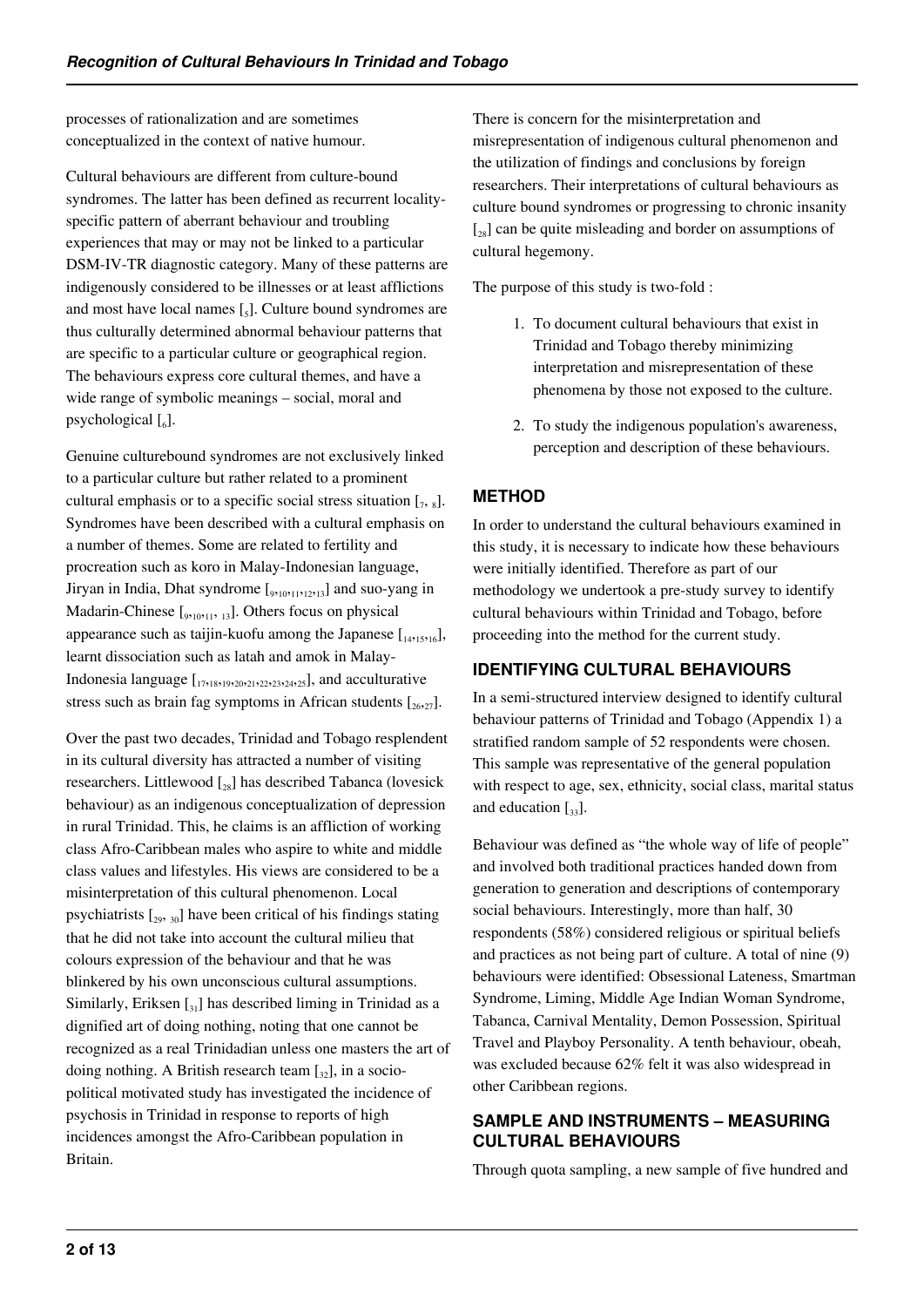thirty-six respondents (N=536) were administered a questionnaire that gathered self-report data on Trinidad culture (the nine behaviours identified). The sample population was similar to the population distribution of Trinidad and Tobago with respect to employment, religion, ethnicity, gender and social class  $\left[\right]_{33}$ . The questionnaire collected data on the following:

### **DEMOGRAPHIC INFORMATION**

Data was gathered along the variables of age, sex, ethnicity (Afro-Trinidadians, Indo-Trinidadians, Mixed and Other), nationality and social class (low, middle and upper). Ethnicity or an individual's ethnic group was determined on the basis of the following criteria: (1) having at least three out of four grandparents belonging to the same ethnic group or if criteria (1) was not met, they were then categorized as Mixed. The Mixed ethnicity refers to individuals who are the resulting offspring of a union between two different ethnic groups and usually have distinctive physical traits that mark him from both parent ethnic groups, but may also possess some characteristics of manner, thought and speech, which are derived from both lines of ancestry. The ethnicity category of Other includes those individuals who cannot be placed in the ethnic categories of Afro-Trinidadians, Indo-Trinidadians and Mixed. They also belong to ethnic groups that comprise a small percentage of the total population of Trinidad. e.g. Chinese, Syrian and Caucasian. Social class was derived using both occupation and income brackets as described by Meltzer et al.  $\lceil_{34}\rceil$ .

### **AWARENESS OF BEHAVIOUR**

This variable was dichotomous and respondents were asked if they had ever heard of each of the nine behaviours. The response set was either "yes" or "no".

### **A DESCRIPTION OF THE BEHAVIOUR**

If a respondent was aware of a particular behaviour, they were asked to give a brief description of the behaviour, state whether it is an entity or not, and if it is associated with any particular symptoms. The descriptions of the behaviours were then coded into several categories by two raters. It must be noted that the coding of the descriptions were done twice to ensure that there would be inter-rater reliability.

### **PERCEPTION OF THE BEHAVIOUR AS BEING PART OF TRINIDAD CULTURE**

The response set was again either "yes" or "no". Respondents were asked for each of the nine behaviours whether they perceived it to be part of the culture of

Trinidad and Tobago.

### **ANALYSIS**

Data was entered and analyzed by the use of SPSS (Statistical Package for the Social Sciences, Version 8.0). The statistical test chosen for awareness of behaviour and perception of the behaviour as being part of Trinidad culture was Chi-Square tests as data was collected along a nominal level. In order to distinguish behaviours that were strongly perceived as being part of Trinidad culture, percentiles that were within the upper quarter (75% cutoff point) were utilized  $[x_5]$ . Additional correlation analyses were also performed. The level of significance was set at  $a$   $p < 0.05$ level.

### **RESULTS**

From the questionnaire survey of 536 participants, the nine behaviours (Obsessional Lateness, Smartman Syndrome, Liming, Middle Age Indian Woman Syndrome, Tabanca, Carnival Mentality, Demon Possession, Spiritual Travel and Playboy Personality) were analysed in the following categories:

- a) Demographic data of sampled population
- b) Awareness of the behaviour
- c) Description of the behaviour
- d) Perception of the behaviour as part of culture

Demographic data of sampled population

Majority of the sample (98%) was Trinidadian with 2% non-Trinidadian. Indo-Trinidadians accounted for 39% of the sample, Afro-Trinidadians 35%, Mixed 24% and Other 2%. Ages of the respondents ranged from 14-56 with the mean age being 35. Sixty percent (60%) was in the 14-25 age group, 18% in the 26-35 age group, 12% in the 36-45 age group and 10% in the over 45 age group. With respect to social class, 52% was from the middle class, 27% from the lower class and 21% from the upper class.

### **B) AWARENESS OF BEHAVIOUR**

Overall, ninety-nine percent (99%) of the sample was aware or was familiar with the behaviour of liming, 97% each for carnival mentality and playboy personality, 95% tabanca, obsessive lateness 92%, smartman syndrome 80%, demon possession 73%, spiritual travel 66% and middle age Indian woman syndrome 11%. (See Chart 1).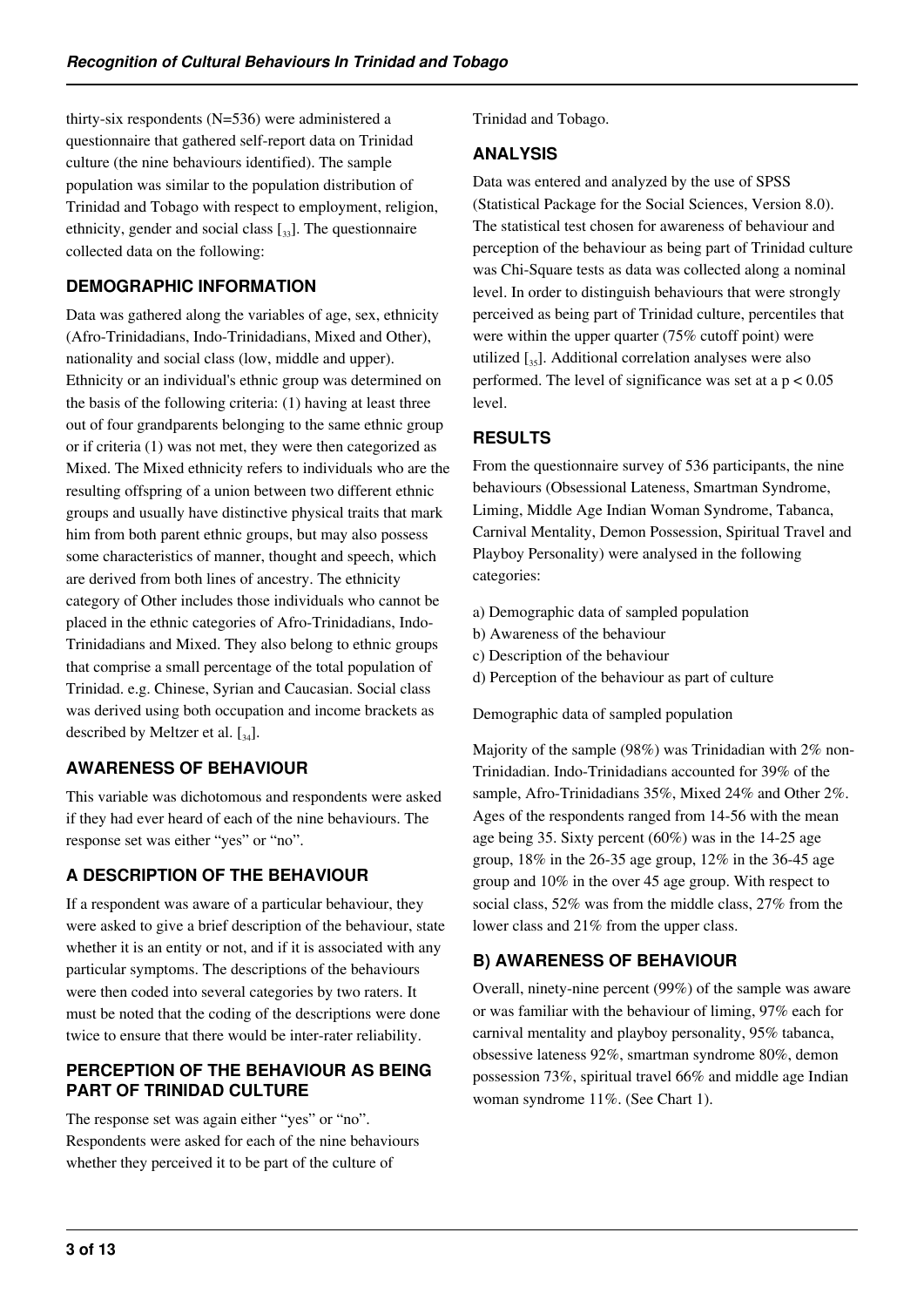## **Figure 1**



A greater percentage of Afro-Trinidadians were familiar with the behaviour of obsessional lateness than Indo-Trinidadians, Mixed persons and Others. This was significant where  $X2 = 8.404$ , d.f. = 3, p < 0.05. Indo-Trinidadians were also more familiar with smartman syndrome than Afro-Trinidadians, Mixed and Other individuals. This was significant where  $X2 = 11.590$ , d.f. =  $3, p < 0.01$ .

Significant differences existed for the awareness of carnival mentality and smartman syndrome between social classes. Middle class individuals (55%) were more aware of the behaviour of carnival mentality than lower class (24%) and upper class (22%); and also were more aware of demon possession (53%) than lower class (25%) and upper class individuals (21%). These differences were significant where  $X2 = 13.337$ , d.f. = 2, p < 0.001 and  $X2 = 7.150$ , d.f. = 2, p < 0.05, respectively.

The 14-25 age group was more aware of the term smartman syndrome and carnival mentality than other age groups, where  $X2 = 15.049$ , d.f. = 3, p < 0.01 and  $X2 = 12.721$ , d.f.  $= 3$ , p < 0.001. No other significant differences were found between this variable and other demographic data.

### **C) DESCRIPTION OF BEHAVIOUR**

The following descriptions of different behaviour are summative characteristics based on answers given by respondents who were familiar with the culture.

Liming was described as a scheduled or non-scheduled event where a group of people (friends, family, acquaintances etc.) takes time to "hang out". The concept transcends ethnicity, class and religious barriers. It is an activity geared towards relaxation, stress relief through the means of talking, eating and drinking or just "doing nothing". As clearly put by one respondent, liming is a major cultural activity from river

lime, after work lime or duck lime; and can also be seen as working in sync with our "poor work ethic" and "carnival mentality". (See Table 1)

### **Figure 2**

Table 1: Characteristics of Liming

|    | <b>Characteristics</b>                                                                                                                                 | $% = 100$ |
|----|--------------------------------------------------------------------------------------------------------------------------------------------------------|-----------|
|    | 1. Major cultural activity / Scheduled or Non-scheduled episode where a<br>group of people take time off to "hang out"/be idle/get together/do nothing | 96        |
| 2. | Activity geared towards stress relief                                                                                                                  | 3         |
|    | 3. Mentality of liming causes laid back attitude / poor work ethic / carnival<br>mentality                                                             | 0.5       |
|    | 4. Turn any place into a liming spot                                                                                                                   | 0.5       |

Carnival mentality was seen as having two dimensions: during carnival season and outside of carnival period. During the carnival season, carnival mentality has been viewed as a "time to free up", "time to break away and get on bad" or take part in every carnival activity or event and indulging in alcohol, immoral, vulgar, and promiscuous activities without thinking of the consequences. Outside of the carnival season, carnival mentality refers to the "nonstop party mentality" that is practiced throughout the year; where every event or occasion is treated as a excuse "to lime or party". Some respondents have regarded carnival mentality as "extreme liming" or "continuous fun in the sun". Carnival mentality was also seen as having filtered into the workplace where individuals have a very slack, laid back or "don't give a damn" attitude towards work. Carnival mentality was also referred to by a minority of respondents as mindlessness, when you hear music nothing could stop you from dancing, having too many parties in the calendar and events having attributes of carnival. (See Table 2)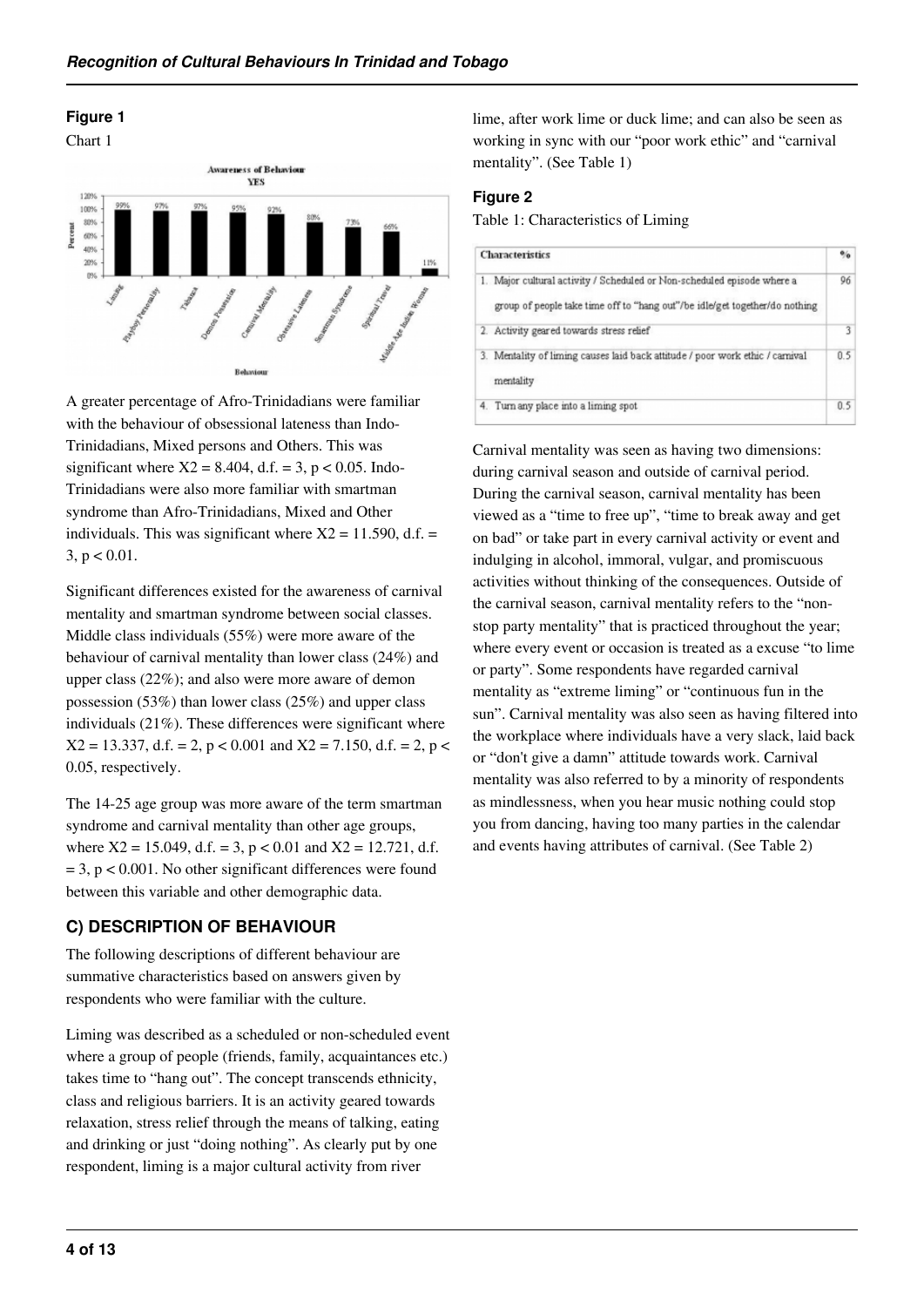#### **Figure 3**

Table 2: Characteristics of Carnival Mentality

| <b>Characteristics</b>                                                                                                             | 96   |
|------------------------------------------------------------------------------------------------------------------------------------|------|
| 1. Non-stop party mentality/ continuous fun in the sun/ "extreme liming"                                                           | 51.4 |
| 2. Take part in every carnival activity or event/ time to break away and get<br>on bad, immoral vulgar activities/ time to free up | 21.0 |
| 3. Attitude to work very laid back, slack/don't give a damn                                                                        | 19.0 |
| 4. Mindlessness, not thinking of consequences/ indulging in alcohol,<br>promiscuity                                                | 3.0  |
| 5. Time to free up                                                                                                                 | 3.2  |
| 6. When you hear soca, nothing could stop you from dancing                                                                         | 0.9  |
| 7. Having attributes of carnival e.g. cricket or football match                                                                    | 0.9  |
| 8. Too much parties in calendar                                                                                                    | 0.5  |

Playboy personality was described as Trinidadian men who have multiple girlfriends but only seek attention and sexual satisfaction from them. They dress sharp, have lots of money and drive expensive cars. They are sexually involved with all of their partners but never emotionally involved. A player (one who has a playboy personality) was also identified as one who thinks he is God's gift to women, a real charmer and is said to tackle "anything in a skirt that pass". He is identified as a "sweetman", that is someone who knows all the right words to say and how to wine and dine the women he is currently seeing. Less than 1% of respondents viewed playboy personality as a person who commits adultery, behaviour that is adopted from another culture or passed on by adults when a guy says he is in love but he is lying. (See Table 3)

#### **Figure 4**

Table 3: Characteristics of Playboy Personality

| <b>Characteristics</b>                                                                                                                                        | $\mathbf{e}_{\alpha}$ |
|---------------------------------------------------------------------------------------------------------------------------------------------------------------|-----------------------|
| 1. Trini men with multiple girlfriends who just crave attention, sexual<br>interests/ sexually involved but not emotionally involved                          | 74.5                  |
| 2. One who thinks he is god's gift to women and plays the hearts of many<br>women/charmer / sweetman/player / have to have "anything in a skirt that<br>pass" | 23.5                  |
| 3. Commits adultery or cheats on partner                                                                                                                      | 0.8                   |
| 4. Player attitude passed on by adults                                                                                                                        | 0.4                   |
| 5. Adopted from a different culture                                                                                                                           | 0.4                   |
| 6. Guy says he is in love but he is lying                                                                                                                     | 0.4                   |

Tabanca is a form of "love sickness". It was described as 'a state of depression' accompanied by withdrawal symptoms (can't eat, can't sleep) that occurs when one has been rejected by a loved one or experiences unrequited love. It is an adjustment disorder of losing a loved one. The term is also used to describe the feeling of being in love where one is constantly thinking, daydreaming and totally "head over heels" with someone, the mental anguish of getting "horn"5 and having girlfriend/boyfriend worries or "a case of Love Jones". Severe tabanca has been described as "tabantruck". (See Table 4).

### **Figure 5**

#### Table 4

| <b>Characteristics</b>                                                                                                                                                                                          | $\%$ |
|-----------------------------------------------------------------------------------------------------------------------------------------------------------------------------------------------------------------|------|
| 1. Love sickness; person who gets dumped goes through a state of depression<br>and withdrawal symptoms: can't eat, sleep/ adjustment disorder of losing a<br>loved one / if symptoms severe known as tabantruck | 71.2 |
| 2. Being in love, fall head over heels with someone, daydreaming etc.                                                                                                                                           | 17.9 |
| 3. Mental anguish of getting "horn"                                                                                                                                                                             | 6.1  |
| 4. Girlfriend/boyfriend worries/ "Love Jones"                                                                                                                                                                   | 3.1  |
| 5. Don't eat, don't sleep                                                                                                                                                                                       | 1.3  |
| 6. When a male and female think they should be together                                                                                                                                                         | 0.4  |

### **CHARACTERISTICS OF TABANCA**

The respondents have clearly defined obsessional lateness as having no regard for punctuality and lateness as being a part of our nature. In short it is functioning with "trini time". It is arriving late for any event or occasion at least 15-45 minutes after the scheduled time. According to respondents, "any time is trini time" shows exactly how laid back individuals are in their behaviour; and it has often been said that a trini "will be late for his own funeral". Arriving late was seen by some as being fashionably late and was due to being disorganized, waiting on the 11th hour to do something that leads to rushing and thus being late. (See Table 5)

### **Figure 6**

Table 5 : Characteristics of Obsessional Lateness

| <b>Characteristics</b>                                                    | $\%$ |
|---------------------------------------------------------------------------|------|
| 1. Reaching late for all events, may even reach late for own funeral / No | 99   |
| regard for punctuality / Fashionably late, "just to show your face" /     |      |
| Operating on "trini time"                                                 |      |
| 2. Watching too much T.V. at night.                                       |      |

Individuals who have the ability to outsmart anyone or "hoodwink anyone" usually by means of lying, trickery, deceit and dishonesty display the Smartman syndrome. These individuals are conartists who seek to get things for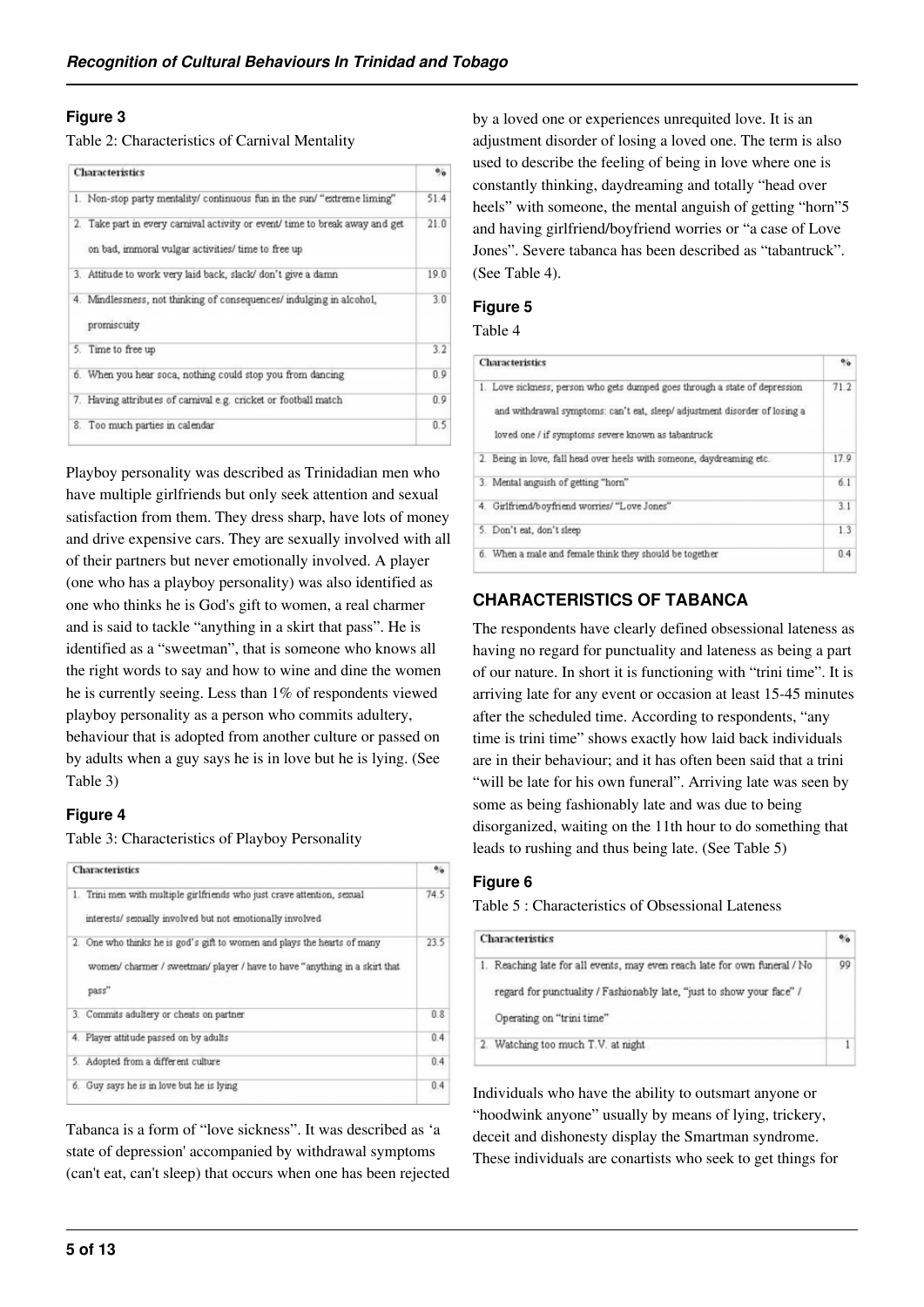little or no value. In local parlance, it refers to individuals who are trying to get "something for nothing" or "trying to pull a fast one." This behaviour is also used to describe people who always have an answer for everything, a "smart retort" or "a bandage for every cut". Few respondents described a smartman as being one who fools and uses many women for their own benefit (similar to player), being a bully, being quiet and not talking too much and acting very stupid, that is, "playing dead to catch corbeaux alive" (See Table 6)

#### **Figure 7**

Table 6: Characteristics of Smartman Syndrome

| Characteristics                                                                                                                                                          | $\frac{1}{2}$ |
|--------------------------------------------------------------------------------------------------------------------------------------------------------------------------|---------------|
| 1. The ability to outsmart or "hoodwink" somebody, usually through<br>dishonest means / conmen / trying to get "something for nothing"<br>or "trying to pull a fast one" | 65            |
| 2. Always a smart retort / "bandage for every cut"                                                                                                                       | 19            |
| 3. People who act smart                                                                                                                                                  | 5             |
| 4. Getting things for little or no value                                                                                                                                 | 4             |
| 5. Player who uses many women/ fooling them                                                                                                                              | 3             |
| 6. Bully                                                                                                                                                                 | 2             |
| 7. Quiet, not talking much                                                                                                                                               | 1             |
| 8. Playing very stupid - "playing dead to catch corbeaux alive"                                                                                                          | 1             |

Demon possession was mostly viewed as when a spirit or demon took over the body and the person is unaware of what is happening. It was also seen to be attributed to an individual acting in a strange and unexplainable manner not consistent with his /her normal behaviour pattern, or acting crazy. Some people referred to demon possession as similar to evil, obeah, witchcraft and bad things constantly happening to you. Few described demon possession as an anxiety attack, talking constantly, folklore and myths and as a manifestation of abnormal behaviour usually schizophrenia. Table 7 describes the characteristics associated with demon possession. (See Table 7)

#### **Figure 8**

Table 7: Characteristics of Demon Possession

| <b>Characteristics</b>                                                                               | %    |
|------------------------------------------------------------------------------------------------------|------|
| 1. When spirits/demon take over body and person unaware of what is happening                         | 55.5 |
| 2. Acting crazy/ acting similar to if a demon possessed a person/ strange<br>unexplainable behaviour | 29.4 |
| 3. Obeah / evil/ witchcraft                                                                          | 11.3 |
| 4. Folklore and myths as part of culture                                                             | 1.7  |
| 5. Manifestation of abnormal behaviour, usually schizophrenia                                        | 0.8  |
| 6. Anxiety attack                                                                                    | 0.8  |
| 7. Talks constantly/overly energetic and frisky                                                      | 0.4  |

Spiritual travel was defined as the ability of a spirit to travel out of the body; more specifically, respondents identified the transcendental travel of the soul on the mourning ground as a practice of the Spiritual Baptist faith. It is also associated to other religious sects involved in the practices of "ketching power" and loud singing and clapping. Other views of spiritual travel were that it is an episode that occurs while praying and brings you closer to God, is obeah/voodoo or it is when you are given the word of God in order to practice religion properly. It occurs in a state close to death when the spirit gradually leaves the body and is a state when one can have visions or dreams. It was described as a mostly religious related activity. (See Table 8)

### **Figure 9**

Table 8: Characteristics of Spiritual Travel

| <b>Characteristics</b>                                                                                                  | $^{0/6}$ |
|-------------------------------------------------------------------------------------------------------------------------|----------|
| 1. The ability to travel out of the body/ transcendental travel on mourning<br>ground / practice of Spiritual Baptists. | 65.0     |
| 2. Religious sect involved in practices like that/ "ketching power" and loud<br>clapping and singing                    | 17.2     |
| 3. Going through an episode that brings you closer to god/ holy trans evoked<br>while praying                           | 8.0      |
| 4. Obeah/Voodoo                                                                                                         | 4.3      |
| 5. After baptism, given information to practice religion/ behaviour when<br>speaking the word of god                    | 3.1      |
| Stage close to death and spirit gradually leaving body<br>б.                                                            | 0.6      |
| 7. Visions, dreams, or dazed while in that state                                                                        | 1.8      |

Middle age Indian woman syndrome was neither clearly nor consistently defined within one category. It was referred to as Indian women who stay at home, are extremely obsessional about their family and who neglect their physical appearance. In addition, the syndrome was seen as being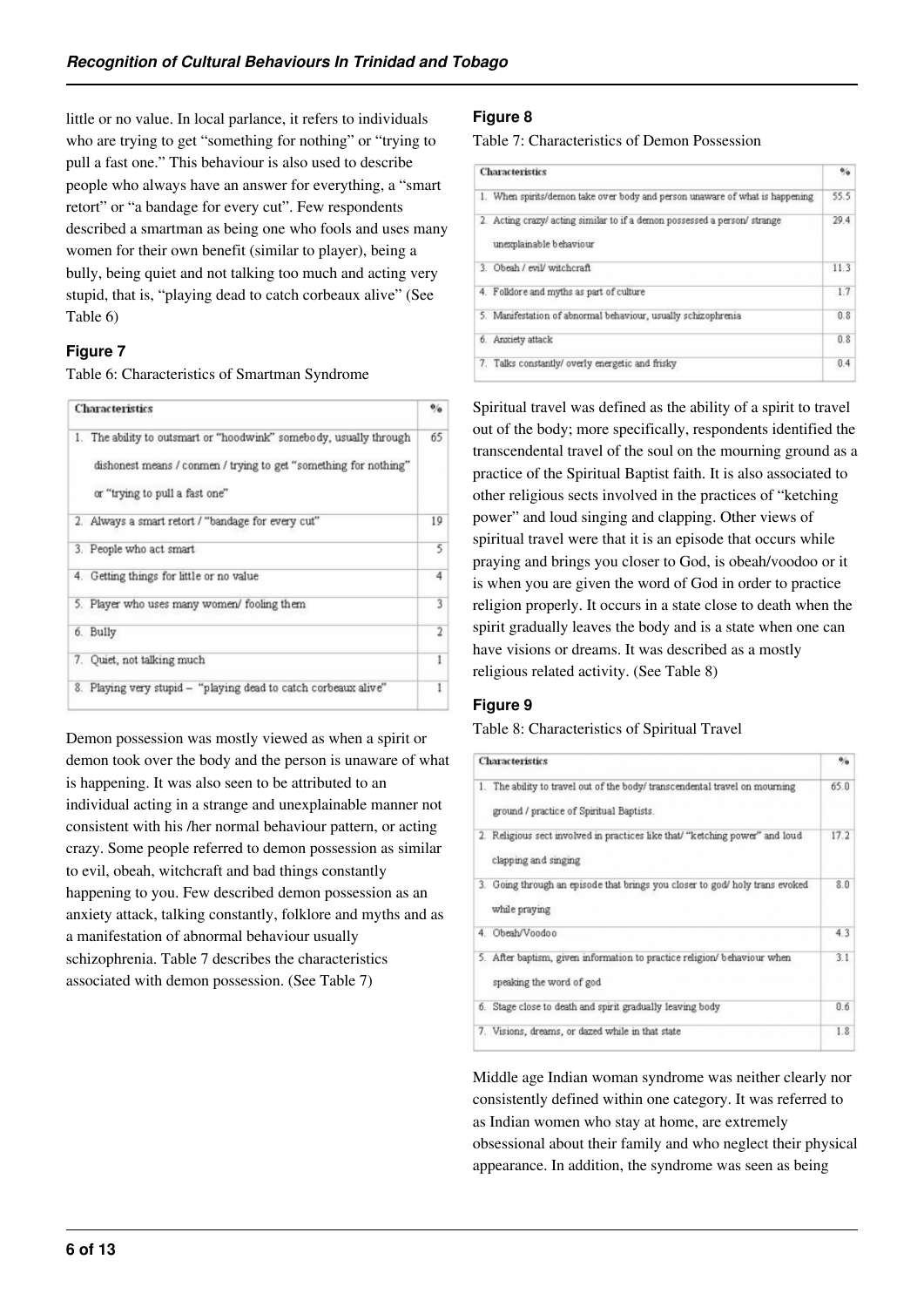associated with behaviour directed to recapture a youthful past, being fat around the waist and complaining of pains in the joints, forever quarrelling with the children and husband and having extra marital affairs. (See Table 9)

### **Figure 10**

Table 9: Characteristics of Middle Age Indian Woman Syndrome

| <b>Characteristics</b>                                                                 | %                 |
|----------------------------------------------------------------------------------------|-------------------|
| 1. Extremely obsessive about family, stays at home and neglects physical<br>appearance | 30                |
| 2. Types of behaviour associated with youthful past                                    | 23                |
| 3. Behaving like an Indian woman at middle age                                         | 10                |
| 4. Fat around the waist and complaining of joints                                      | 10                |
| 5. Individual attracted to middle age Indian women                                     | 10                |
| 6. Looking old and tired but they are young                                            | $\overline{\tau}$ |
| 7. Forever quarrelling with children and husband                                       | 3.3               |
| 8. Extra marital affairs between 30-40                                                 | 3.3               |
| 9. Menopause                                                                           | 3.3               |

### **D) PERCEPTION OF BEHAVIOUR AS PART OF CULTURE**

The measurements of respondents' perception of behaviours seen as part of the culture of Trinidad and Tobago were as follows: Liming (96%), carnival mentality (93%) were perceived as being part of the culture of Trinidad and Tobago, followed by playboy personality 83%, tabanca 82%, obsessive lateness 77%, smartman syndrome 65%, demon possession 55%, spiritual travel 46% and middle age Indian woman syndrome 9%. (See Chart 2).

#### **Figure 11**

Chart 2



Significant differences existed between ethnic groups and their view of demon possession as a part of Trinidad culture. Indo-Trinidadians were more likely (50%) than AfroTrinidadians (30%), Mixed (17%) and Other (3%) individuals to view demon possession as a part of Trinidad culture. This was significant where  $X2 = 16.369$ , d.f. = 3, p  $< 0.001$ .

Middle class individuals (52%) and lower class individuals (32%) were more likely than upper class individuals (16%) to view demon possession as being a part of Trinidad culture. This difference was near significance where  $X2 =$ 5.3481, d.f.  $= 2$ ,  $p = 0.06$ .

The 14-25 age group was more likely than other age groups to view smartman syndrome and playboy personality as a part of culture, this was significant where  $X2 = 10.014$ , d.f.  $= 3$ , p < 0.01 and X2 = 8.449, d.f. = 3, p < 0.05 respectively. No other significant differences were found between this variable and other demographic data.

### **LINK BETWEEN AWARENESS AND PERCEPTION OF BEHAVIOUR AS PART OF CULTURE**

A strong correlational relationship existed between awareness and the perception that the behaviour is a part of culture. This was significant where  $r = 0.894$ ,  $p < 0.001$ . However, it was discovered that high awareness is not a necessity for a determinant of culture. This is evident especially for demon possession where 95% of respondents were aware of culture but only 55% perceived it as being a part of culture.

Another significant correlational relationship existed between the perception of the behaviour as a culture and the number of levels constituting a behaviour where  $r = -0.677$ , p < 0.05. Therefore as the number of levels in describing a behaviour increases the less likely it is to be considered a part of the culture. This however, did not pertain to demon possession and spiritual travel.

### **DISCUSSION**

Nine behaviours namely, Liming, Carnival Mentality, Player or Playboy Personality, Tabanca, Obsessional Lateness, Smartman Syndrome, Demon Possession, Spiritual Travel and The Middle-Age Indian Woman Syndrome were identified as existent cultural behaviours. Attempts to validate whether a particular behaviour was part of the culture of Trinidad and Tobago was no easy task. Using a cut-off point of more than a 75 percent respondent rate  $\left[\frac{1}{35}\right]$ resulted in the rejection of four behaviours namely, Smartman Syndrome, Demon Possession, Spiritual Travel and the Middle-Age Indian Woman Syndrome which fell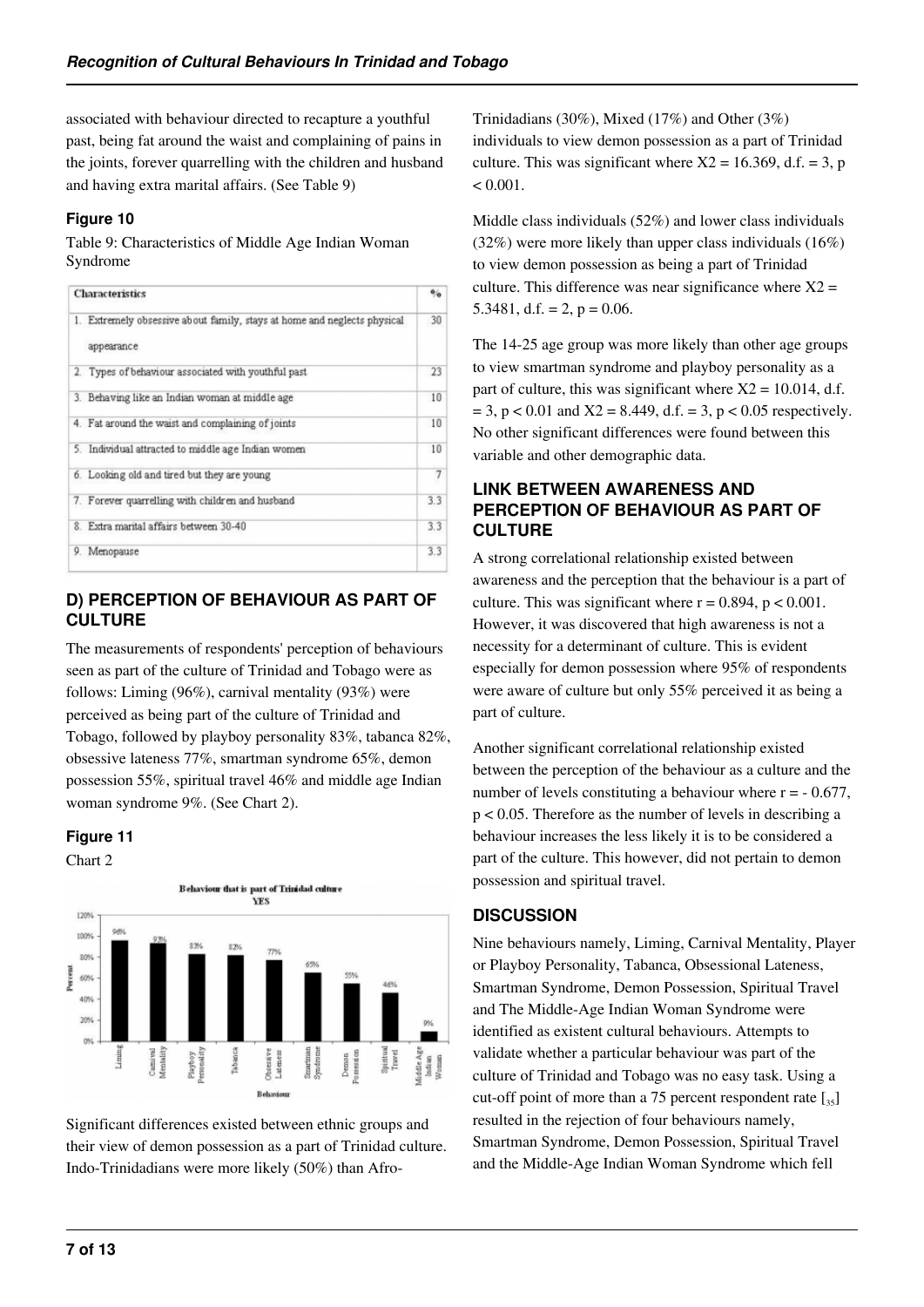#### below the 75 percentile. (Chart 2).

There were however a number of limitations. The use of an opportunity sample may have resulted in lower figures in awareness and perception of behaviour as part of culture due to the skewing of the age groupings to the younger working groups. This, in our opinion may have resulted in lower figures in awareness and perception of the behaviour as part of culture. The strong correlation between awareness and perception that behaviour was part of culture was not always robust. In the case of demon possession 95% of respondents were aware of the culture, but only 55% perceived it as part of culture. This substantiates the view that awareness of a phenomenon is not sufficient to categorize it as a cultural behaviour. In addition, it was found that the greater the number of levels used in describing a culture, the less likely it was found to be part of the culture  $(r = -0.677, p < 0.05)$ . However, it must be noted that the correlation coefficient be interpreted with caution, as correlation does not equal causation and there is possibility of third variables that may have an impact on the investigated variables  $[36]$ .

Another interesting finding was that while respondents viewed social and traditional practices as cultural behaviour, they were less likely to perceive religious related behaviour as part of culture. This may have resulted in the low response rates for Demon Possession and Spiritual Travel which were not viewed as cultural behaviour. The divide of religion and culture in Trinidad and Tobago is promulgated by the dichotomy of one culture (East Indian) with many religions and one religion (Christianity) with many cultures often in competition with each other. The post slavery emphasis of distancing religion from culture may have been an attempt to gain reputation and respectability for religious beliefs.

Almost all the respondents (99%) were aware of liming and ninety-six percent described it as a scheduled or nonscheduled episode where a group of people take time off to hang out, be idle, get together or do nothing. The concept of liming as a social institution and cultural state of mind in Trinidad was reviewed by Eriksen  $\left[\begin{smallmatrix}31\end{smallmatrix}\right]$ . He described it as a unique Trinidadian pastime of 'the art of doing nothing' and noted that whereas idling and inactivity are frequently perceived unequivocally as shameful and immoral in most societies, liming in Trinidad is an activity that one would not hesitate to indulge in proudly. Despite its occurrence elsewhere, in Trinidad it is different; it is a social situation acknowledged as a form of the performing art linked to the key symbols of carnival, calypso and steelband. In our study, liming was a feature of all groups, regardless of age, ethnicity, religion or class that utilized cultural archetypal mechanisms for the relief of stress.

Carnival is the Republic's best known festival ushering the season of Lent. The carnival season extends from Christmas to Lent, but outside this period 'a carnival mentality of having attributes to carnival' was described (Table 2). There is abandonment of the social structures of work, family life, education and law. One commentator, the Prime Minister of Singapore, a country well known for its industry has argued that the behaviour depicted at carnival is pervasive throughout the year and has referred to the population of Trinidad as having a carnival mentality  $\left[\begin{smallmatrix} 5 \\ 37 \end{smallmatrix}\right]$ . In response, Liverpool  $\left[ \begin{smallmatrix} 38 \end{smallmatrix} \right]$ , has pointed out that "in speaking of Trinidadians as having a carnival mentality, they seek to degrade our people, for they seek to say that to possess such a mentality is to live for today, to play 'mas', to have a good time and then to beg on Ash Wednesday morning. In other words, it is to live aimlessly." The urgency of carnival to many is well portrayed in Lovelace's novel – "The Dragon Can't Dance" in the characterization of Aldrick Prospect. He would get up at midday from sleep, not knowing where his next meal was coming from, 'his brain working in the same smooth, unhurried nonchalance with which he moved his feet, a slow cruising crawl which he quickened only at carnival"  $\left[ \begin{smallmatrix} 39 \end{smallmatrix} \right]$ . Thus, the enthusiasm and energy devoted to carnival is not displayed in everyday life. Trinidadians, especially those of African descent are often described as a 'happy go lucky people' with little commitment to hard work. According to Eriksen,  $\left[\begin{smallmatrix} 1 \\ 31 \end{smallmatrix}\right]$  "a common assumption, not least common in the urban working class itself is that blackworking-class Trinidadians don't invest themselves in respectable activities such as wage work and family life. Life is too sweet".

In our study the carnival mentality was described as having a "non stop party mentality", a time to indulge in "bad or immoral activities" and having a "slack and laid back attitude to work" (Table 2). The invariable negative connotation of carnival mentality in our sample goes against the possibility of subgroup bias or stereotypy. A significant number, 97 percent of our respondents were aware of the carnival mentality behaviour and 92 percent identified it as being part of the islands' culture. A significant finding was that the middle social class was more aware of the carnival mentality ( $p < 0.001$ ). A possible explanation is that members of this group are employed with the Civil Service and will be aware of the established work ethics.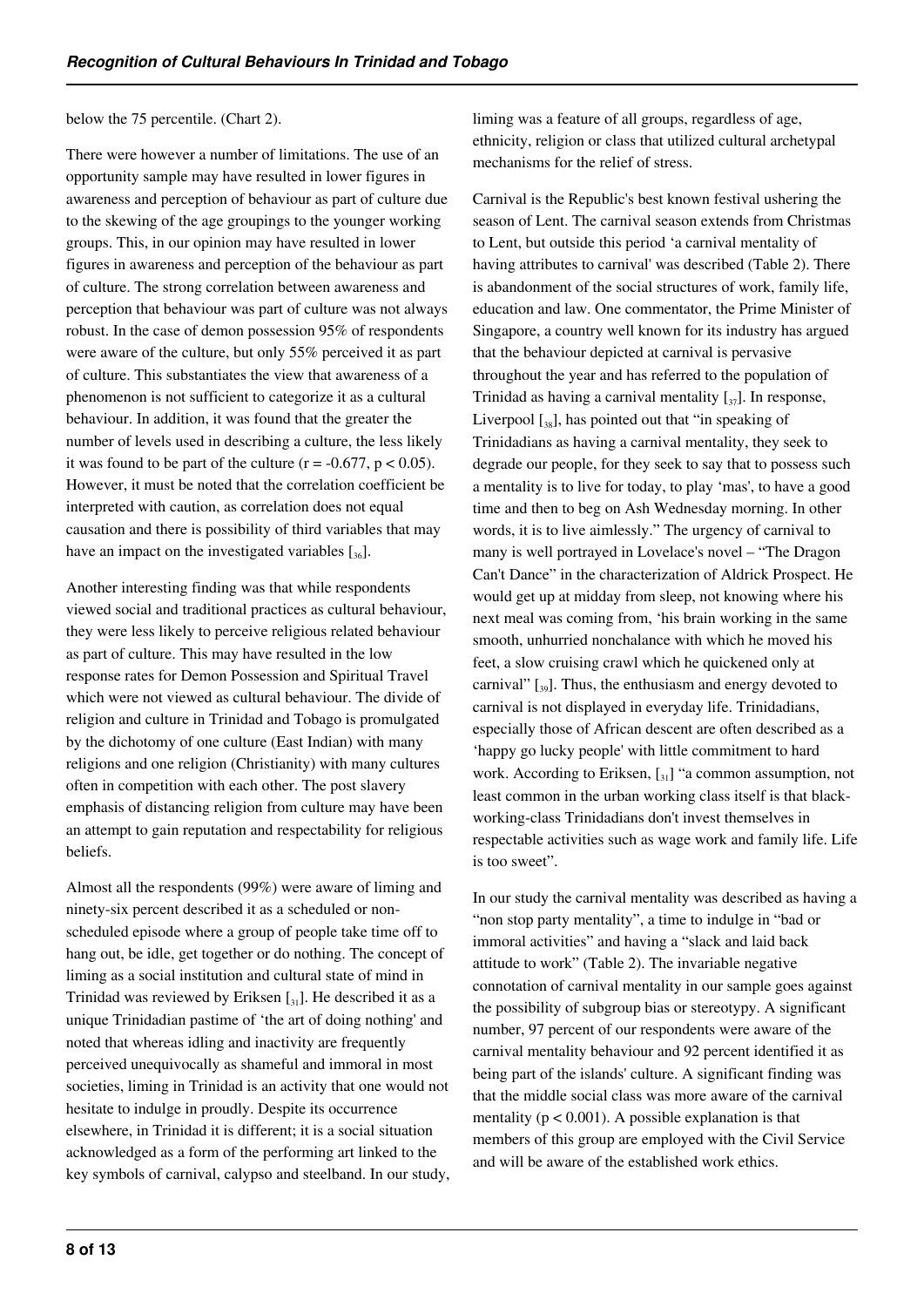The Trinidadian male and by extension the Caribbean man attain social ascendancy and status if they are perceived as 'macho'. Such behaviours of male individuals with multiple partners as "sexually involved but not emotionally involved" and "god's gift to woman" (Table 8) have been met with exaltation and reinforcement in many national songs such as the Mighty Sparrow calypso – "The Village Ram"  $\left[ \begin{smallmatrix} 1 & 0 \\ 0 & 1 \end{smallmatrix} \right]$ . The playboy personality or 'player' the term commonly used by teenagers is a 'woman charmer or sweetman' who is by nature polygamous but will jealously guard fidelity in his partners. For him, there are no restrictions in making a 'play' on any woman. Contingencies of marital or social status, the feelings of others or moral issue are non-consequential. Within society there are social sanctions that undermine values of honesty, integrity and morality. The young age group of 14-25 years were more convinced that the playboy personality was a part of the culture of Trinidad and Tobago and more common among Afro-Trinidadians.

Eighty-two percent of the respondents felt that Tabanca was part of the Trinidad culture. In Trinidad and Tobago, Tabanca or the loss of a loved one with ruminations of the loss object has been described as an indigenous conceptualization of depression  $\left[\right]_{28}$ . Local researchers have argued that this love-struck behaviour is the feeling one gets when rejected by a partner or love object and is circumscribed in the pathos of culturally-determined confrontational humor known as 'picong'  $\lceil_{29}\rceil$ . This process allows the individual to work through his feelings of loss and rejection in a cognitive behavioural context of minimization, levity and social support. Although contemporarily considered to be a 'culture bound syndrome' this behaviour has been locally described as an adjustment disorder. It is culturally recognizable particularly when the loss is known to one's peers. The individual may experience a temporary decrease in worth, humour and esteem by way of the satirical and jocular treatment from his or her peers. This in itself is cathartic and leads to resolution.

In Trinidad and Tobago, there is a pervasive cultural attitude of disrespect or unconcern for time. It is customary for individuals even in high office to arrive late for all events without any regard for protocol or punctuality. There is no feeling of shame since their lateness is culturally perceived as a commitment to duty and dedication to hard work that prevented them from being on time. In addition, this behaviour is reinforced since their late appearance is often announced with adequate excuses of 'circumstances beyond their control' Due to the looseness of time, "just to show

your face" is considered sufficient. Ninety-nine percent of the sampled population correctly described this behaviour.

Obsessional lateness or the inability to keep time is inherent in our population and is well tolerated. In this behaviour, appointments are made and never met and lateness is culturally accepted. Trinidadian sportsmen in the United Kingdom have been disciplined and heavily fined for lateness. In the recent World Trade Centre disaster, the Trinidad Guardian newspaper  $\left[\begin{smallmatrix} 4\\4 \end{smallmatrix}\right]$  carried the following story: "Many Trinidadians and Tobagonians are thanking God, and some because of their place of birth they were either late for work, still making their way to work or took a day off on Tuesday when two hijacked planes hit New York's World Trade Centre, killing an unknown number of people".

It is noteworthy that the cultural behaviours, liming, carnival mentality, playboy personality, tabanca and obsessional lateness are closely related. These behaviours have as their themes negative characteristics of doing nothing, sexual liaison and its sequaelae and a lack of respect for time. The latter can be interpreted as subsets of the carnival mentality, all interrelated to the basic instincts of primary process thinking.

From our analysis, Smartman Syndrome, Demon Possession, Spiritual Travel and Middle-Age Indian Woman Syndrome were rejected by the respondents as being part of the culture of Trinidad and Tobago. The summative characteristics for the most part were multidimensional with many levels of description. The Trinidadian 'smartman' is not unique in his ability to contrive, connive, scheme and out do other people when compared with other countries. Indo-Trinidadians were more familiar with the Smartman Syndrome. A possible explanation is their involvement in business.

Demonical Possession and Spiritual Travel were not considered to be culture-based behaviours. This may be due to the perception that they are established religious practices ordained by the Christian and Baptist churches respectively. Indo-Trinidadians however, were more likely to view demon possession as part of the Trinidadian culture while the majority of Afro-Christians attributed it to their religious beliefs. A cross-sectional study indicated that 71 percent of the total sample believed in the existence of demons and 65 percent thought that demons could possess people  $\lbrack_4\rbrack$ . It is however, difficult to separate religion from culture since all religious groups have incorporated religio-magical thinking and exorcism as part of their theological practices and are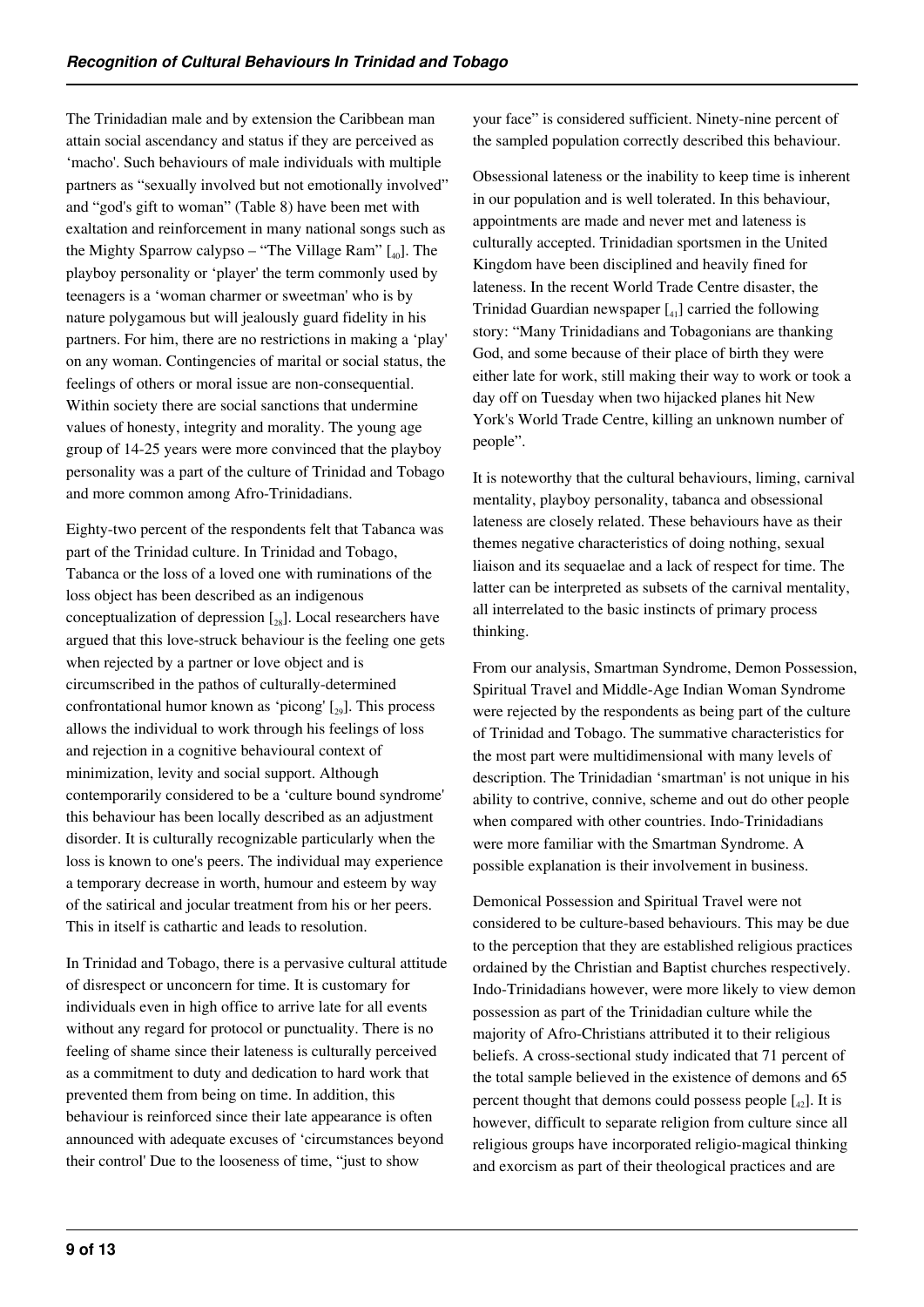engaged in faith-healing and the casting out of demons.

Many religious groups in Trinidad and Tobago believe in the concept of spiritual or astral travel. This is an out-of-body experience, induced by sensory deprivation whereby the soul of the pilgrim (mourner) leaves the body and travels to distant lands, meeting new people and becoming exposed to experiences that serve to strengthen one's faith and allow his/her ascendancy within the hierarchy of the church. This practice is not well known locally and commonly performed by followers of the Baptist religion in the mourning ground ceremony. It is not unique to Trinidad  $\left[ \begin{smallmatrix} 4 & 3 \end{smallmatrix} \right]$ .

The Middle-Age Indian Woman Syndrome is a somatoform disorder of mostly female Indo-Trinidadians who present for treatment with multiple somatic complaints at clinics and hospitals. This was rejected by the respondents, as it was not clearly or consistently defined within one particular dimension. This in itself gave statistical credibility to the respondents' responses by incorporating an entity known in the medical circles and testing it within the general population.

Inter-rater reliability (95%) demonstrated no differences in dimensions of behaviours of the people of Trinidad and Tobago. In conclusion, using a 75% response rate, respondents were aware of six of the nine identified behaviours and perceived five of them to be part of the Trinidadian culture. Smartman syndrome and the middle age Indian woman syndrome were rejected as cultural phenomena both with respect to awareness and perception. The religious nature of the people of Trinidad and Tobago and their tolerance and respect for each other strengthened by elements of cultural fusion are plausible explanations for respondents exclusion of religious-related activities as culture based. This would have resulted in the exclusion of Spiritual Travel and Demon Possession. In this study, the validity of our findings are supported by the triangulation of the results with previous reports and descriptions.

Cultures are dynamic rather than static and while the wheel of culture can go around for centuries without notable disturbance  $\left[\begin{smallmatrix} 4 & 4 \end{smallmatrix}\right]$ , cultures can change when value system of a society changes. Nevertheless, the relics of a culture can still remain around when the culture changes. According to Jones  $\begin{bmatrix} 45 \end{bmatrix}$  many cultures see their future in terms of preserving the past. It is important therefore, that documentation be made of the cultural behaviours of immigrants from both the sending and receiving countries in order to understand their emotional, behavioural and thinking processes. For many,

the old culture remains fixed on migration, despite changes in the country of origin.

### **GLOSSARY**

Trinidad – term used in this study to mean the islands of Trinidad and Tobago

River lime – activity of liming that takes place near or on the bank of a river

After work lime - liming that takes place after working hours, usually on Fridays, at the end of the working week

Duck lime - liming that involves the cooking and eating of a duck

Time to free up  $&$  Time to get on bad – chorus from calypsoes urging the population to relax. Sometimes refers to indulgence in alcohol, vulgar and immoral activities without even thinking of the consequences of one's actions

Anything in a skirt that pass - refers to an attraction to all female individuals regardless of age, ethnic group or marital status

Macho – refers to an individual, usually a male who is domineering, assertive and polygamous. Taken from the advertisement, "Rum is macho"

Sweetman – someone who is considered to be very charming and doesn't hesitate to spend money entertaining a woman

Horn - refers to the act when the your partner is unfaithful to you in the relationship – infidelity

Tabantruck – symptoms of tabanca so severe they cannot figuratively, fit in a car but needs a truck ("taban-truck" as opposed to "taban-car")

Trini time - is the term coined by Trinidadians to refer to their own inherent nature of being late to any event Just to show your face - the term used to describe when someone only makes an appearance at an event or occasion

Something for nothing  $&$  Trying to pull a fast one – refers to when an individual tries to outsmart someone or tries to negotiate an offer where he is the only one gaining

Bandage for every cut – having an answer for every question or problem

Obeah – refers to an African tradition of sorcery

Mourning ground – refers to the place where a follower of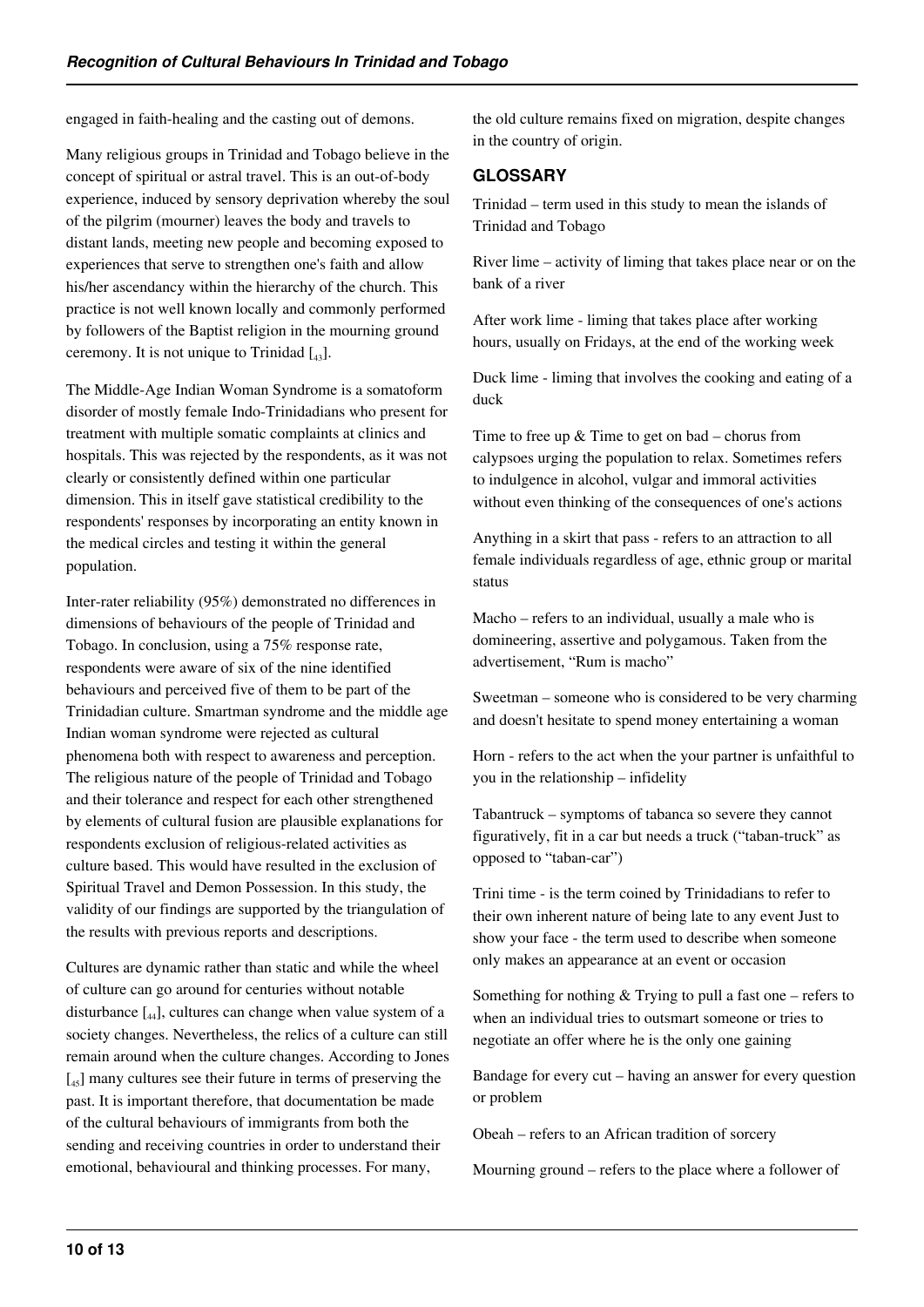the Spiritual Baptist faith goes in order to perform Spiritual travel

Ketching power - refers to acting in a state similar as if one were possessed by a spirit or demon (shaking and trembling of body, eyes rolling etc.)

Playing dead to catch corbeaux alive – corbeaux are vultures that feed on dead carcasses. 'The smartman' will pretend to be stupid to gain an advantage.

### **APPENDIX 1**

### **SEMI-STRUCTURED INTERVIEW FOR IDENTIFYING CULTURAL BEHAVIOUR PATTERNS OF TRINIDAD AND TOBAGO**

Introduction: We are conducting a survey on people's behaviour in Trinidad and Tobago and we are requesting your participation in answering a few questions.

- 1. Demographics
- 2. Age \_\_\_\_\_\_\_
- 3. Sex: Male [1] Female [2]
- 4. Ethnic Group: African [1] Indian [2] Mixed [3] Other [4]
- 5. Marital Status: Single [1] Common-Law [2] Married [3] Separated [4] Divorced [5]
- 6. Education Level: Primary [1] Secondary [2] Tertiary [3]
- 7. Occupation & Monthly Income \_\_\_\_\_\_\_\_\_\_\_\_\_\_\_\_\_\_\_\_\_\_
- 8. Social Class Lower [1] Middle [2] Upper [3]
- 9. Culture
- 10. What do you understand by the word behaviour?
- 11. Does behaviour include culture lifestyle, food, music etc. of people?
- 12. If yes, to question 7, what are the cultural practices (handed down behaviour) that you are aware of in this country?
- 13. Are there any other social patterns i.e. how people generally behave that are unique to our people?
- 14. If hitherto not mentioned, do you consider

religious or spiritual beliefs or practices as part of behaviour or culture?

- 16. If yes, can you describe them?
- 17. If no, how would you interpret these religious practices?
- 1. Are your descriptions only found in:
- 3. Trinidad and Tobago
- 4. Other regions
- 5. Don't know.

## **THANK YOU.**

### **CORRESPONDENCE TO**

Dr. Hari D. Maharajh, Faculty of Medical Sciences, The Department of Psychiatry, The University of the West Indies, Mt. Hope, Trinidad, West Indies. Tel: ++ 868-665-3119, E-mail: drharim@carib-link.net

#### **References**

1. Kraeplin E. Psychiatrie. 8te Auflage, Leeipzig, Barth; 1909. 2. Voss G. 'Die Aetiologie der Psychosen'. In: Aschaffenburg G, editor. Handbuch der Psychiatrie. Leipzig: Deuticke; 1915. 3. Durkheim E. Suicide: A study in Sociology. (trans. Spaulding, J.A. and Simpson, G.), Glencoe, III: Free Press; 1951. 4. Kiev A. Transcultural Psychiatry. New York: The Free Press; 1972. 5. American Psychiatric Association. Diagnostic and Statistical Manual of Mental Disorders IV-TR. Washington DC: American Psychiatric Association; 2000. 6. Dein S. Mental health in a multiethnic society. BMJ. 1997; 106: 473-477 7. Jilek WG. Culturally related syndromes. In: Gelder MG, Lopez-Ibor JJ, Andreasen N, editors. New Oxford Textbook of Psychiatry. Vol. 1. Oxford: Oxford University Press; 2000. p. 1061-1066. 8. Jilek WG, Jilek-Aall L. Kulturspezifische psychische storungen. In: Hemlchen H, Henn F, Lauter H, Sartorius N, editors. Psychiatrie der Gegenwart. Vol. 3: Psychiatrie spezieller Lebenssituationen. Berlin-Heidelberg: Springer; 2000. 9. Paris J. Dhat: the semen loss anxiety syndrome. Transcult Psychiatry Res Rev. 1992; 29: 109-118. 10. Yap PM. Koro - a culture bound depersonalization syndrome. Br J Psychiatry. 1965; 3: 43-50. 11. Jilek WG. Epidemics of "genital shrinking" (koro). Curare. (Heidelberg) 1986; 9: 269-282. 12. Jilek WG, Jilek-Aall L. A koro epidemic in Thailand. Transcult Psychiatr Res Rev. 1977; 14: 57-59. 13. Tseng W-S, Mo KM, Hsu J, Li LS, Ou L-W, Chen G-Q, et al. A sociocultural study of Koro epidemics in Guangdong, China. Am J Psychiatry. 1988; 145: 1538-1543. 14. Kirmayer LJ. The place of culture in psychiatric nosology: taijin kyofusho and DSM-III-R. J Nerv Ment Dis.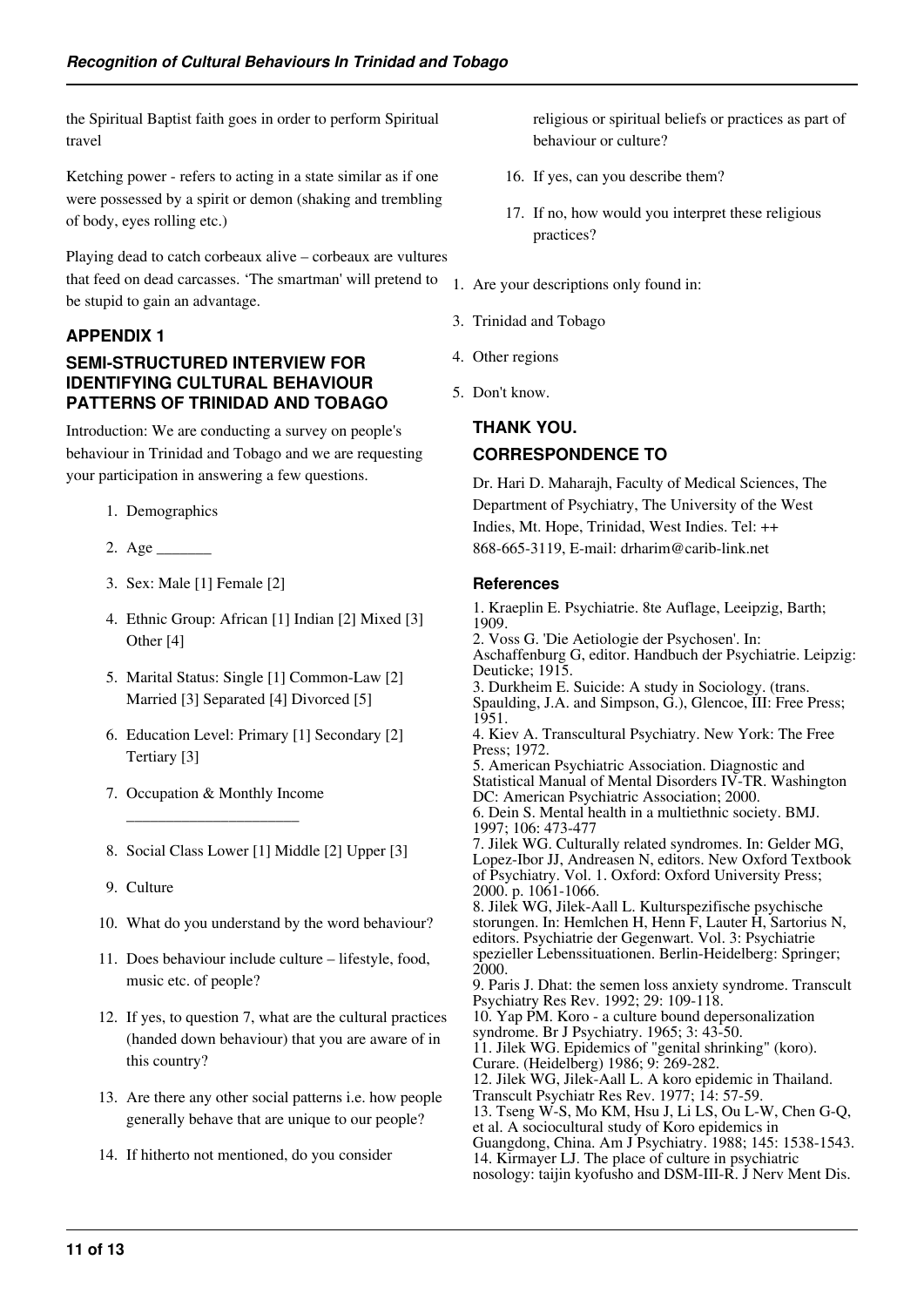1991; 179: 19-28. 15. Kimura B, Zwischen Mensch and Mensch: Strakuren japanischer Subjaktivitat. Wissenschaftliche Buchgesellschaft: Darmstadt; 1995.

16. Lee SH, Shin YC, Oh KS. A clinical study of social phobia for 10 years. J Korean Neuropsychiatr Ass. 1994; 33: 305-312.

17. Winzeler RL. Latah in Southeast Asia: The Ethnography and History of a Culture Bound Syndrome. New York: Cambridge University Press; 1995.

18. Simons R. Boo! Culture, Experience and the Startle Reflex. Oxford: Oxford University Press; 1996. 19. Van Wulfften Palthe PM. Amok. Nederlandsch Tijschrilfl voor Geneeskunde 1991; 77: 983-991. 20. Burton-Bradley BG. The amok syndrome in Papua and

New Guinea. Med J Aust. 1968; 1: 252-256.

21. Burton-Bradley BG. Stone Age Crisis: A Psychiatric Appraisal. Nashville: Vanderbilt University Press; 1975.

22. Westermeyer J. A comparison of amok and other

homicide in Laos. Am J Psychiatry. 1972; 129: 703-709.

23. Westermeyer J. On the epidemicity of amok violence. Arch Gen Psychiatry. 1973; 28: 873-876.

24. Murphy HBM. History and the striking evolution of syndromes: the striking case of latah and amok. In: Hammer M, Salzinger K, Sutton S, editors. Psychopathology -

Contributions from the Biological, Behavioural and Social

Sciences. New York: Wiley; 1973. p. 33-35.

25. Pfeiffer WM. Transkulturelle Psychiatrie, 2nd rev. edn. Thieme: Stuttgart - New York; 1994.

26. Prince R. The "brain-fag" syndrome in Nigerian

students. J Mental Science. 1960; 106: 559-570.

27. Prince R. The concept of culture - bound syndromes: anorexia nervosa and brain fag. Soc Sci Med. 1985; 21:197-203.

28. Littlewood R. An indigenous conceptualization of reactive depression in Trinidad. Psychol Med. 1985; 15: 275-281.

29. Maharajh HD, Hutchinson G. Tabanca in Trinidad and Tobago - myth, mirth or mood disorder. Caribbean Med J. 1999; 61(1): 21-24.

30. Maharajh HD, Clarke TD, Hutchinson G. Transcultural

Psychiatry. Psychiatr Bull. 1989; 10: 574-575. 31. Eriksen TH. Liming in Trinidad: the art of doing nothing. Folk 1990; Vol. 32.

32. Bhugra D, Hilwig M, Hossein B, Marceau H, Neehall J, Leff J, et al. Incidence rate and one year follow up of first contact schizophrenia in Trinidad. Br J Psychiatry. 1996; 169: 587-592.

33. Central Statistical Office. Statistics at a Glance. Republic of Trinidad and Tobago, Office of the Prime Minister; 2001. 34. Meltzer H, Gill B, Petticrew M. The prevalence of psychiatric morbidity among Adults aged 16-64 living in private households in Great Britain. OPCS Surveys of Psychiatric Morbidity in Great Britain Report No. 1. London: HMSO; 1995.

35. Kurtz N. Statistical Analysis for the Social Sciences. Massachusetts: Allyn and Bacon; 1999.

36. Martin D. Doing Psychology Experiments. 5th Edition. United States: Wadsworth, Thompson Learning; 2000.

37. Panday B. Speeches made by the political leader - the Expansion on the LNG operations. The United National Congress: Trinidad and Tobago; 2000.

38. Liverpool H. Culture and Education. Carnival in Trinidad and Tobago - Implications for education in

secondary schools. London: Karia Press; 1990.

39. Lovelace E. The Dragon Can't Dance. London: Andre Deutsh; 1979.

40. Rohlehr G. Sparrow as Poet. In: Anthony M, Carr A, editors. David Frost Introduces Trinidad & Tobago. London: Andre Deutsch; 1975.

41. Wanser D. Mad scramble for safety. Trinidad Guardian 2001; September 14: 15.

42. Maharajh HD, Parasram R. Mental Illness - demons or dopamine. West Indian Med J. 1997; Suppl. 46: 17.

43. Griffith EEH, Mahy GE. Psychological benefits of Spiritual Baptist "Mourning". Am J Psychiatry. 1984; 141: 769-73.

44. Toner B. An Ethic for the Third Millennium. Working Notes. Dublin, Ireland: Jesuit Centre for Faith and Justice; 2001.

45. Jones D. Learning culture. Presented at 2001 AERC Conference Proceedings; 2001.